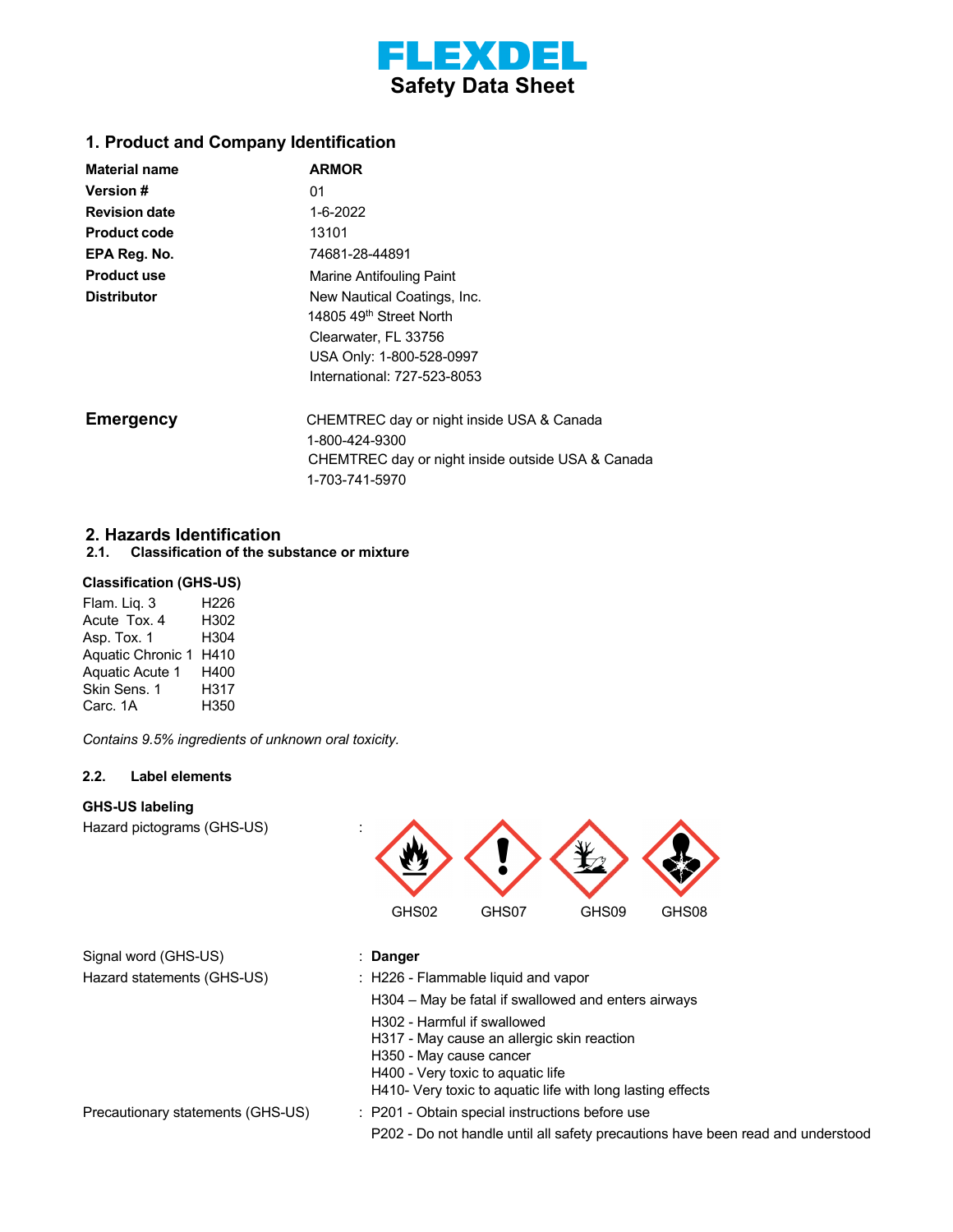P210 - Keep away from heat/sparks/open flames/hot surfaces. - No smoking

P233 - Keep container tightly closed

P240 - Ground/bond container and receiving equipment

P241 - Use explosion-proof electrical/ventilating/lighting equipment

P242 - Use only non-sparking tools

P243 - Take precautionary measures against static discharge

P261 - Avoid breathing fumes or mist.

P264 - Wash face, hands and forarms thoroughly after handling

P270 - Do not eat, drink or smoke when using this product

P272 - Contaminated work clothing must not be allowed out of the workplace

P273 - Avoid release to the environment

P280 - Wear protective gloves/protective clothing/eye protection/face protection

P301+P310 - IF SWALLOWED: Immediately call a doctor.

P301+P312 - If swallowed: Call a doctor if you feel unwell

P302+P352 - If on skin: Wash with plenty of water.

P303+P361+P353 - If on skin (or hair): Take off immediately all contaminated clothing. Rinse skin with water.

P308+P313 - If exposed or concerned: Get medical advice/attention

P321 - Specific treatment (see first aid instructions on this label)

P330 - Rinse mouth

P331 - Do NOT induce vomiting

P333+P313 - If skin irritation or rash occurs: Get medical advice/attention

P362+P364 - Take off contaminated clothing and wash it before reuse

P370+P378 - In case of fire: Use water to extinguish

P391 - Collect spillage

P403+P235 - Store in a well-ventilated place. Keep cool

P405 - Store locked up

P501 - Dispose of contents/container to licenced waste handling facility.

#### **2.3. Other hazards**

No additional information available

**2.4. Unknown acute toxicity (GHS-US)**

No data available

| <b>Components</b>      | CAS#        | <b>Percent</b> |
|------------------------|-------------|----------------|
| High Flash Naphtha     | 64742-94-5  | $< 7.50\%$     |
| Tralopyril             | 122454-29-9 | $< 6.0\%$      |
| Zinc Pyrithione        | 13463-41-7  | $<$ 5, 0%      |
| Xylene                 | 1330-20-7   | $>18.0\%$      |
| <b>Barium Sulphate</b> | 7727-43-1   | $< 9.0\%$      |
| Magnesium Silicate     | 14807-96-6  | 3.0%           |

#### **3. Composition / Information on Ingredients**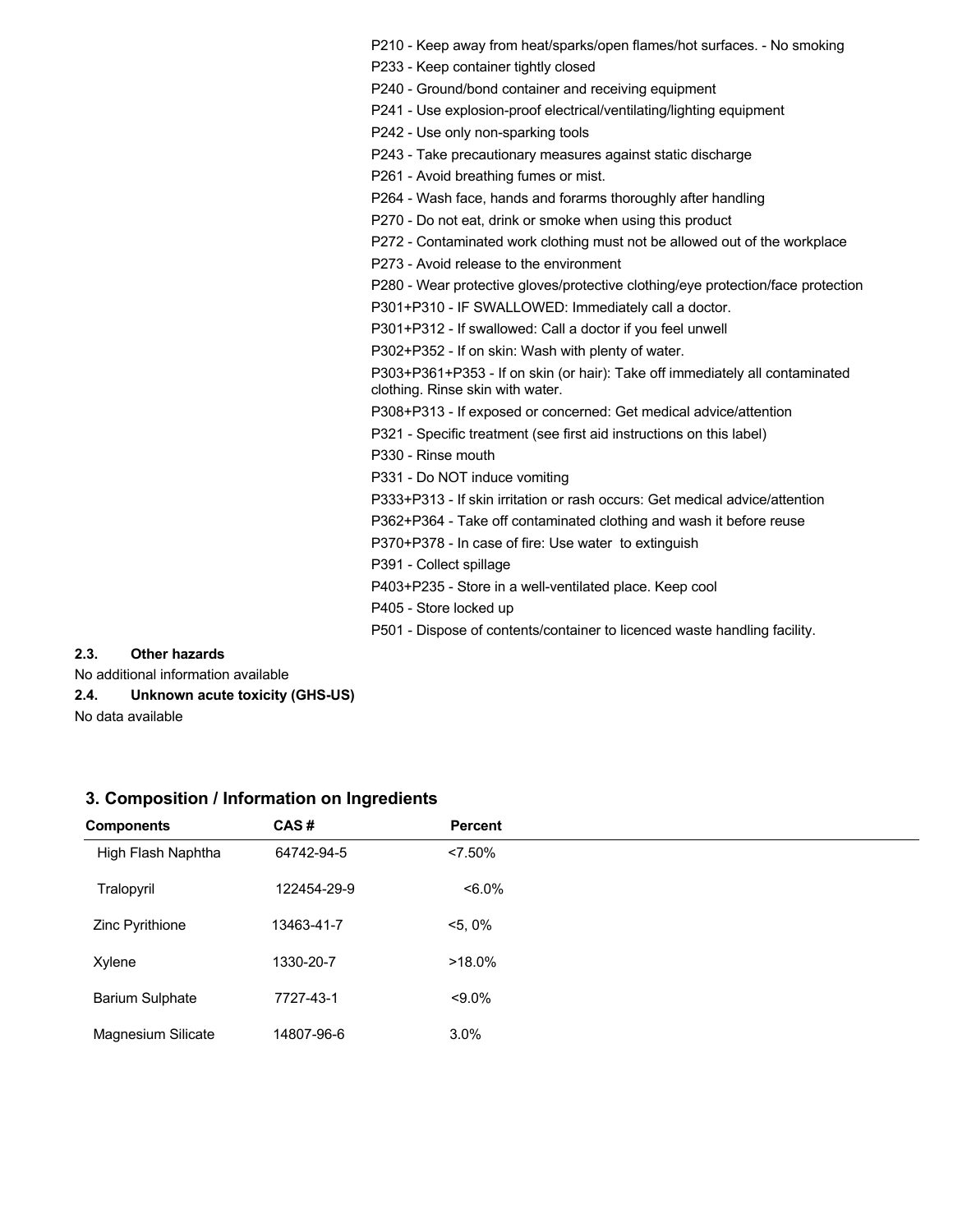## **4. First Aid Measures**

| Eye contact         | Immediately flush with plenty of water for at least 15 minutes. If easy to do, remove contact<br>lenses. Get medical attention. In case of irritation from airborne exposure, move to fresh air. Get<br>medical attention if symptoms persist.                                                                                                                                                                                                                                         |
|---------------------|----------------------------------------------------------------------------------------------------------------------------------------------------------------------------------------------------------------------------------------------------------------------------------------------------------------------------------------------------------------------------------------------------------------------------------------------------------------------------------------|
| <b>Skin contact</b> | Immediately flush with plenty of water for at least 15 minutes while removing contaminated<br>clothing and shoes. Get medical attention if irritation persists. Wash contaminated clothing before<br>reuse. Destroy or thoroughly clean contaminated shoes.                                                                                                                                                                                                                            |
| <b>Inhalation</b>   | Move person to fresh air. If person is not breathing, call 911 or an ambulance then give<br>artificial respiration, if breathing is difficult give oxygen administered by a professional. Call a poison<br>control center or doctor immediately for further treatment advice. For additional information in case<br>of emergency call toll free CHEMTREC 1-800-424-9300. Have the product container or label with<br>you when calling a poison control center or doctor for treatment. |
| Ingestion           | DO NOT INDUCE VOMITING unless told to do so by medical personnel. Call a poison<br>control center or doctor immediately for treatment advice. NEVER give anything by mouth to<br>an unconscious person.                                                                                                                                                                                                                                                                                |

# **5. Fire Fighting Measures**

| <b>Flammable properties</b>                                                                                   | Flammable, Category 3, Flash Point 77-83 °F. |  |
|---------------------------------------------------------------------------------------------------------------|----------------------------------------------|--|
| <b>Extinguishing media -</b><br>Water, water fog, foam, dry chemical, carbon dioxide                          |                                              |  |
| <b>Firefighting equipment/instructions.</b> – Self-contained breathing apparatus and full protective clothing |                                              |  |
| Hazardous combustion products - Carbon and Zinc oxides.                                                       |                                              |  |

## **6. Accidental Release Measures**

| <b>Personal precautions</b>      | Ensure adequate ventilation. Wear suitable protective clothing. See Section 8 of the SDS for<br>Personal Protective Equipment.                                                                                           |
|----------------------------------|--------------------------------------------------------------------------------------------------------------------------------------------------------------------------------------------------------------------------|
| <b>Environmental precautions</b> | Collect using non-sparking equipment and dispose of spillage in accordance with state and local<br>regulations.                                                                                                          |
| <b>Methods for containment</b>   | Dike the spilled material, where this is possible. Prevent entry into waterways, sewer, basements<br>or confined areas.                                                                                                  |
| Methods for cleaning up          | Large Spills: Dike far ahead of liquid spill for later recovery and disposal. Use a non-combustible<br>material like vermiculite, sand or earth to soak up the product and place into a container for later<br>disposal. |
|                                  | Small Spills: Wipe up with absorbent material (e.g. cloth, fleece).                                                                                                                                                      |
|                                  | Never return spills to original containers for re-use. Following product recovery, flush area with<br>water. Clean surface thoroughly to remove residual contamination.                                                  |
| Other information                | Clean up in accordance with all applicable regulations.                                                                                                                                                                  |

# **7. Handling and Storage**

| <b>Handling</b> | Avoid breathing mists or vapors. Avoid contact with eyes, skin, and clothing. Use only with<br>adequate ventilation. Wash thoroughly after handling. Observe good industrial hygiene practices. |
|-----------------|-------------------------------------------------------------------------------------------------------------------------------------------------------------------------------------------------|
| <b>Storage</b>  | Keep container tightly closed and in a well-ventilated place. Store in closed original<br>container at room temperature. Store away from incompatible materials.                                |

# **8. Exposure Controls / Personal Protection**

| <b>Components</b> | Value |
|-------------------|-------|
|-------------------|-------|

Xylene (1330-20-7)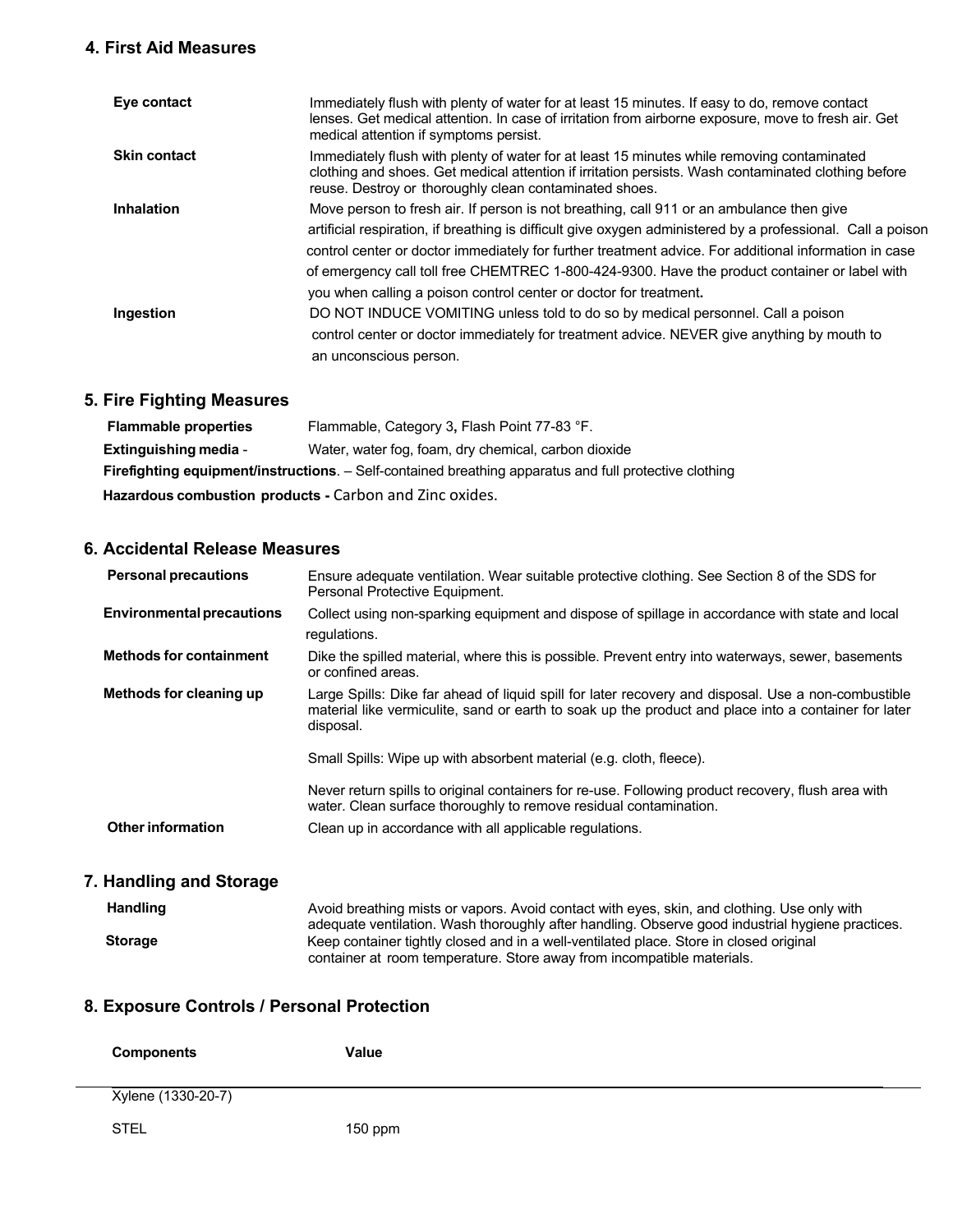| <b>TWA</b>                      | $100$ ppm     |
|---------------------------------|---------------|
| High Flash Naphtha (64742-94-5) |               |
| <b>STEL</b>                     | $150$ ppm     |
| TWA                             | 100 ppm       |
| Zinc Oxide (1314-13-2)          |               |
| STEL                            | Not Available |
| <b>TWA</b>                      | Not Available |
| Zinc Pyrithione (13463-41-7)    |               |
| <b>STEL</b>                     | Not Available |
| <b>TWA</b>                      | Not Available |
| Barium Sulphate (7727-43-1)     |               |
| <b>STEL</b>                     | Not Available |
| <b>TWA</b>                      | Not Available |
| Magnesium Silicate (14807-96-6) |               |
| <b>STEL</b>                     | Not Available |
| TWA                             | Not Available |

## **US. OSHA Table Z-1 Limits for Air Contaminants (29 CFR 1910.1000)**

 $\overline{a}$ 

 $\overline{a}$ 

| <b>Components</b>             | <b>TYPE</b>                                                                                                                                                | Value         |  |
|-------------------------------|------------------------------------------------------------------------------------------------------------------------------------------------------------|---------------|--|
| Zinc Oxide                    | <b>PEL</b>                                                                                                                                                 | 5 mg/M3       |  |
| High Flash Naphtha            | PEL                                                                                                                                                        | 25 ppm        |  |
| Xylene                        | <b>PEL</b>                                                                                                                                                 | $100$ ppm     |  |
| Zinc Pyrithione               | PEL                                                                                                                                                        | Not Available |  |
| <b>Barium Sulphate</b>        | <b>PEL</b>                                                                                                                                                 | 5 mg/M3       |  |
| Magnesium Silicate            | PEL                                                                                                                                                        | 5 mg/M3       |  |
| <b>Engineering controls</b>   | Ensure adequate ventilation, especially in confined areas. Must control air contamination to their<br>exposure limits.                                     |               |  |
| Personal protective equipment |                                                                                                                                                            |               |  |
| Eye / face protection         | Wear safety glasses with side shields (or goggles). Wear a full-face respirator, if needed.                                                                |               |  |
| <b>Skin protection</b>        | Wear chemical-resistant gloves, footwear and protective clothing appropriate for risk of exposure.<br>Contact glove manufacturer for specific information. |               |  |

**Respiratory protection** If engineering controls do not maintain airborne concentrations below recommended exposure limits (where applicable) or to an acceptable level (in countries where exposure limits have not been established), an approved respirator must be worn. Respirator type: Air-purifying respirator with an appropriate, government approved (where applicable), air-purifying filter, cartridge or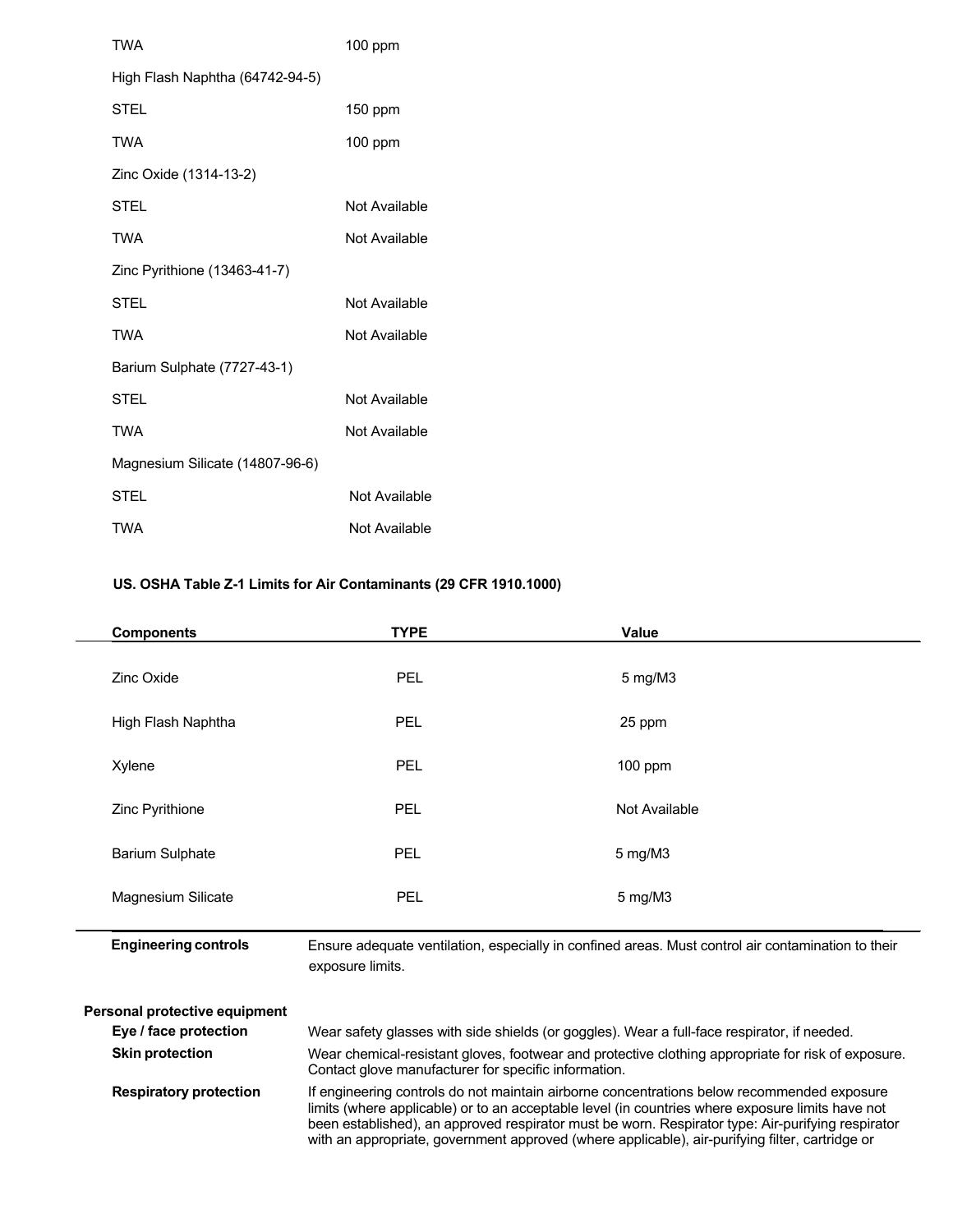#### **General hygiene considerations**

 Always observe good personal hygiene measures, such as washing after handling the material and before eating, drinking, and/or smoking. Routinely wash work clothing and protective equipment to remove contaminants.

# **9. Physical & Chemical Properties**

| Appearance                                                 | Liquid.                     |
|------------------------------------------------------------|-----------------------------|
| Color                                                      | Deep Blue, Black and White. |
| Odor                                                       | Pleasant.                   |
| Odor threshold                                             | Not available.              |
| <b>Physical state</b>                                      | Liquid.                     |
| Form                                                       | Liquid.                     |
| рH                                                         | Not Applicable              |
| <b>Melting point</b>                                       | Not Applicable.             |
| <b>Freezing point</b>                                      | Not Applicable.             |
| <b>Boiling point</b>                                       | 244 °F                      |
| <b>Flash point</b>                                         | 77-83 °F.                   |
| <b>Evaporation rate</b>                                    | Faster than water.          |
| Flammability limits in air, lower,                         | 1.1                         |
| <b>Vapor Pressure</b>                                      | Unknown                     |
| Vapor density                                              | Heavier than air            |
| <b>Specific gravity</b>                                    | 1.60.                       |
| Solubility (water)                                         | Not Soluble.                |
| Partition coefficient (n-octanol/water) No data available. |                             |
| <b>Auto-ignition temperature</b>                           | Not available.              |
| <b>Decomposition temperature</b>                           | Not available.              |

## **10. Chemical Stability & Reactivity Information**

| <b>Chemical stability</b>                                                          | Material is stable under normal conditions. |
|------------------------------------------------------------------------------------|---------------------------------------------|
| <b>Conditions to avoid</b>                                                         | Contact with flames and high heat.          |
| Incompatible materials                                                             | Strong acids and alkalis.                   |
| Hazardous decomposition products - Carbon, Silicone, Sulphur and Zinc Oxides       |                                             |
| <b>Possibility of hazardous reactions - Hazardous decomposition will not occur</b> |                                             |

### **11. Toxicological Information**

| <b>Toxicological data</b> |                     |                   |
|---------------------------|---------------------|-------------------|
| <b>Components</b>         | <b>Test</b>         | <b>Results</b>    |
| Zinc Oxide                | Acute Oral          | LD50 7950 mg/Kg   |
| High Flash Naphtha        | <b>Acute Dermal</b> | LD50 > 3100 mg/Kg |
|                           | Acute Oral          | LD50 >2900 mg/Kg  |
| Xylene                    | <b>Acute Oral</b>   | LD50 5,000 mg/Kg  |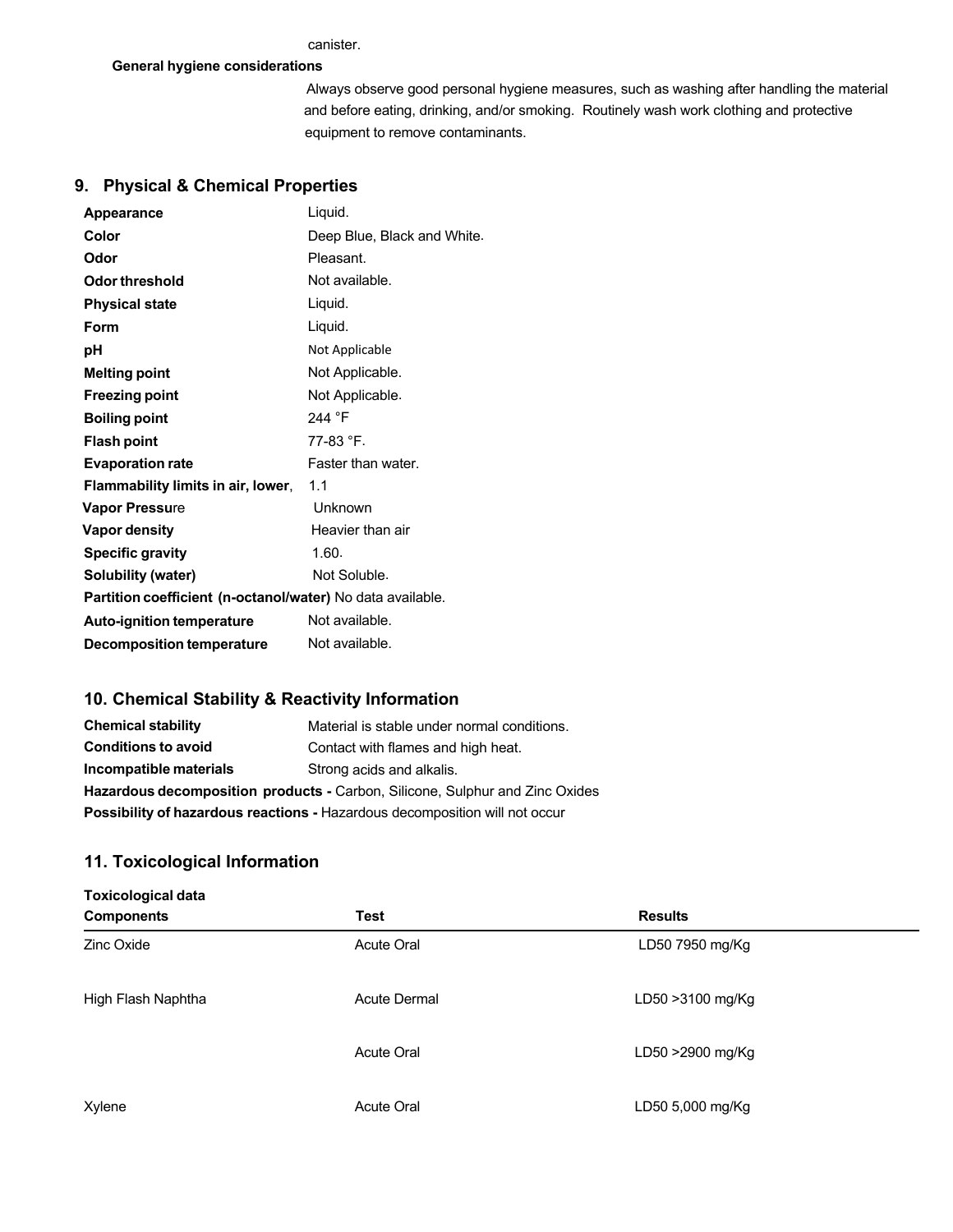|                        | <b>Acute Dermal</b> | LD50 1240 mg/Kg   |
|------------------------|---------------------|-------------------|
| Zinc Pyrithione        | <b>Acute Oral</b>   | LD50 330 mg/Kg    |
| Tralopyril             | <b>Acute Dermal</b> | LD50 206 mg/Kg    |
| <b>Barium Sulphate</b> | Acute data          | Not available     |
| Magnesium Silicate     | <b>Acute Dermal</b> | LD50 10,000 mg/Kg |

#### **Acute effects**

 **Routes of Exposure -** Eye contact, skin contact, inhalation and ingestion

 **Eye Contact -** eye irritation

 **Skin Contact -** harmful if absorbed through the skin**,** causes skin irritation. May cause reddening of skin. This product has a low potential to cause skin sensitization or allergic reactions.

**Inhalation** - irritating to respiratory system

 **Ingestion** - irritating digestive tract

**Chronic effects -** Unknown

 **Carcinogenicity -** This product is not considered to be a carcinogen by IARC, ACGIH, NTP, or OSHA.

### **12. Ecological Information**

#### **Ecotoxicological data**

| Components | <b>Test Results</b> |
|------------|---------------------|
|            |                     |

 Zinc Oxide - Possible affects on marine life Zinc Pyrithione - Will affect health of marine like Barium Sulphate - Will not affect health of marine life Magnesium Silicate - Will not affect health of marine life

**Ecotoxicity -** *C*an be harmful to aquatic organisms.

**Persistence and degradability -** Unknown

**Bioaccumulation / Accumulation -** Unknown

**Partition coefficient (n-octanol/water) -** Unknown

**Mobility in environmental media -** No ecotoxicity known or available

### **13. Disposal Considerations**

**Disposal instructions** Dispose of contents/container in accordance with local/regional/national/international regulations. **Contaminatedpackaging** Since emptied containers may retain product residue, follow label warnings and disposal procedures.